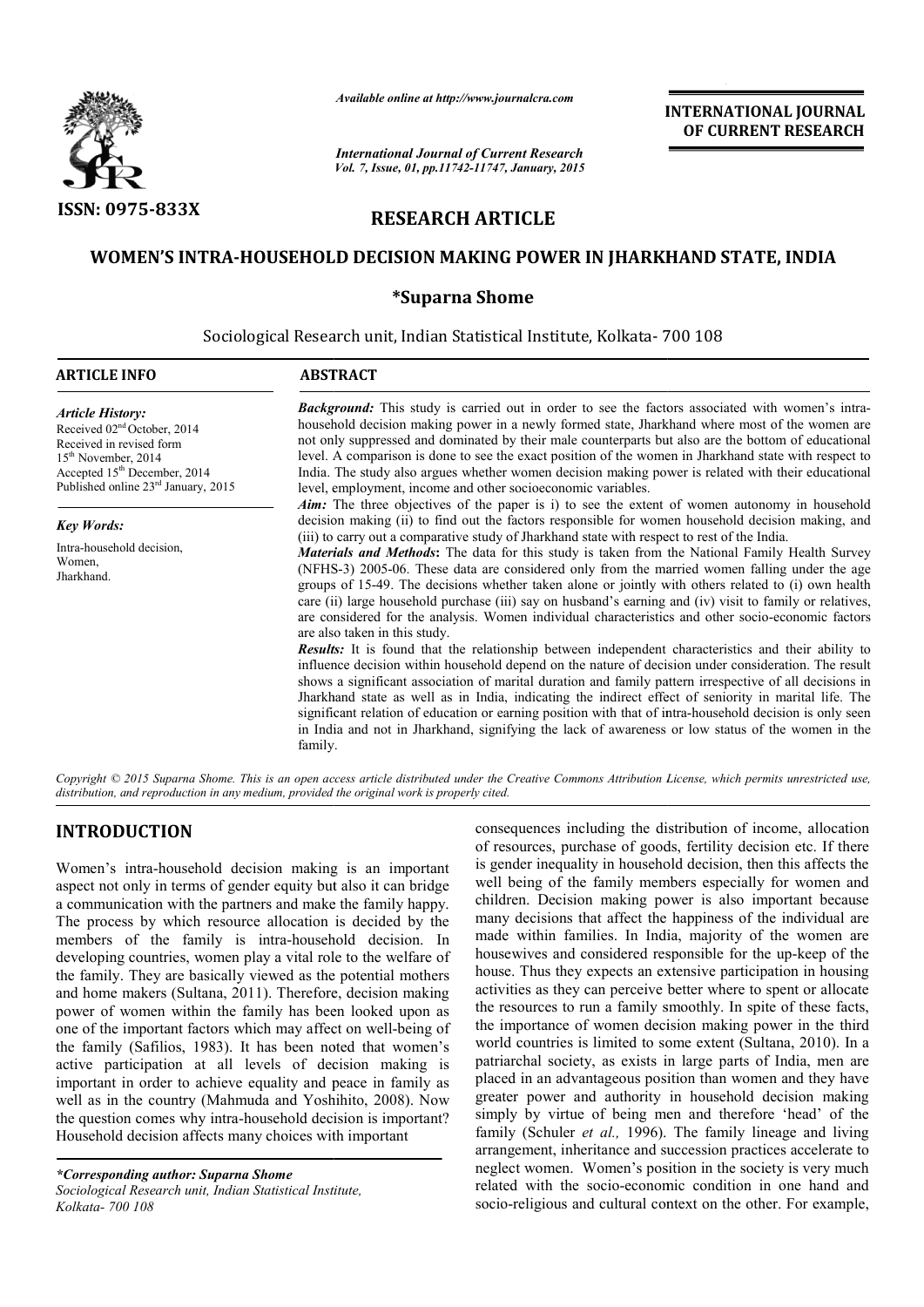decisions about the large household purchase mean to knock into economic decision making or participation in decisions about visit to relatives/friends is expected to be more culture specific: this type of decision making is less likely to involve women in cultures where women's freedom of movement is restricted and where their interaction with natal family members is closely monitored by husbands and in-laws. There seem to be different factors which may enhance women's positive attitude towards decision making. Literature suggests that education enables women to assume more women's autonomy or power both in traditional and gender stratified family setting and in more egalitarian ones, giving them greater control over their own lives and a stronger voice in matters affecting themselves and their families (Gulati, 2002, Jejeebhoy, 1995). Higher education has a direct relation with that of household decision as suggested by Acharya (2006).

It is suggested that women autonomy increases both for earned and unearned employed women but the impact of earned income may be larger than non-earned income in women's autonomy (Anderson and Eswaran 2005, Acharya *et al*., 2010). Evidences from the developing countries also show that women's age and family structure are the strongest determinants of women's authority in decision making (Sathar and Shahnaz 2000). Older women and women in nuclear households are more likely than other women to participate in family decisions. Gender equity gives women both increased decision making authority and more modern reproductive outcomes (Morgan and Niraula 1995). As India shows a regional variation in terms of development factors, therefore, the influence of the socio-economic and cultural factors like education, employment pattern might not show equal impact on women's household decision making authority. In more conservative societies, women tend to be ignored in this process and their input begins only after the major decisions have been taken. All these perceptions make most of the Indian women marginal, poor and shaky. Considering all this, women's household decision making ability in Jharkhand state so far is scarce, especially when the state is backward in development aspect as well as holding strong and rigid patriarchal cultural pattern, the present study aims to see:

- the extent of women participation in household decision making
- to find out the factors responsible for women household decision making, and
- to carry out a comparative study of Jharkhand state with respect to rest of India.

## **MATERIALS AND METHODS**

The data sets for this study is taken from the National Family Health Survey (NFHS-3) conducted by the International Institute for Population Sciences (IIPS 2000), Mumbai, in 2006-07. The survey is the outcome of the collaborative efforts of many organizations. The International Institute for Population Sciences (IIPS) was designated as the nodal agency for this project by the Ministry of Health and Family Welfare, Govt. of India, New Delhi. The NFHS-3 sample covers the Indian population of ever-married women in the age group of 15–49 years, residing in 29 states. The survey collected data at household and individual level covering the socio-economic and demographic characteristics of the households. The present study considered here the married women only. For Jharkhand state the sample size is 2294 and the rest 28 states represent India taken for comparison where the sample size is 85630. This study examines the factors that might affect women's decision making power at the household level. For the analysis both dependent and independent variables are considered.

The dependent variables are the items of decisions. It is related to (i) her own health care (ii) household large purchase (iii) visit to family/relatives (iv) say on husband's earning. The decision relating to the above mentioned matters whether taken (a) alone, or (b) jointly with husband, or (c) jointly with others, or (d) husband only, or (e) others only, are clubbed into two groups. The main focus of the study is to see involvement of the women in the said decision and then to see the factors leading in the involvement in decision. Therefore the grouping is considered as (i) involvement of women whether alone or jointly with husband or others and (ii) no involvement in the decision. Thus the responses are either yes or no according to decision. The independent factors taken for the analysis are educational level categorized as, i) no education, ii) primary iii) secondary, and iv) higher. The other independent variables considered here are the work details of the women. It is assuming that type of work or earning might affect women's say in household decision. The variables are, i) works for herself or others, ii) work seasonal/occasional or all year iii) work paid or not paid. It is expected that the women with paid earner may have greater say in decision. It is also assumed that family characteristics whether nuclear or joint might have an effect in women's decision making ability. Women's decision making authority is clearly related to the context in which they live assuming that urban women have more roles in decision making power than the women lived in rural setting. The other independent factors that have taken here are the income of the household (measured through wealth index) as poorest, poorer, middle, rich and richest group. It is constructed by the IIPS through some asset holdings or quality of house (whether roof or wall is thatched, mud or brick etc.) and then gave a score to generate an index. Women's seniority is seen here through marital duration with the understanding that greater duration indicates higher age and experience of the women. The other factors taken here are the social grouping like i) Scheduled castes (SC), ii) Scheduled Tribes (ST), iii) Other Backward Classes (OBC), and iv) Other than SC, ST, OBC groups.

Bivariate analysis is done here to see the descriptive statistics of the variables used in the study population. Association of decision making with different socio-economic factors is done here through percentage distribution and logistic regression. Categorical binary Logistic regression is carried out to see the significant influence of the independent variables on the level of women's decision making process. For regression analysis women decision making is considered as dependent variable. The decision whether taken alone or with others is considered as '1' and no involvement is considered as '0'. An estimated odd ratio of '1' indicates that the nature of dependent variable is not different from the reference category. Estimated odd ratio >1 indicates that the probability of taking or involving in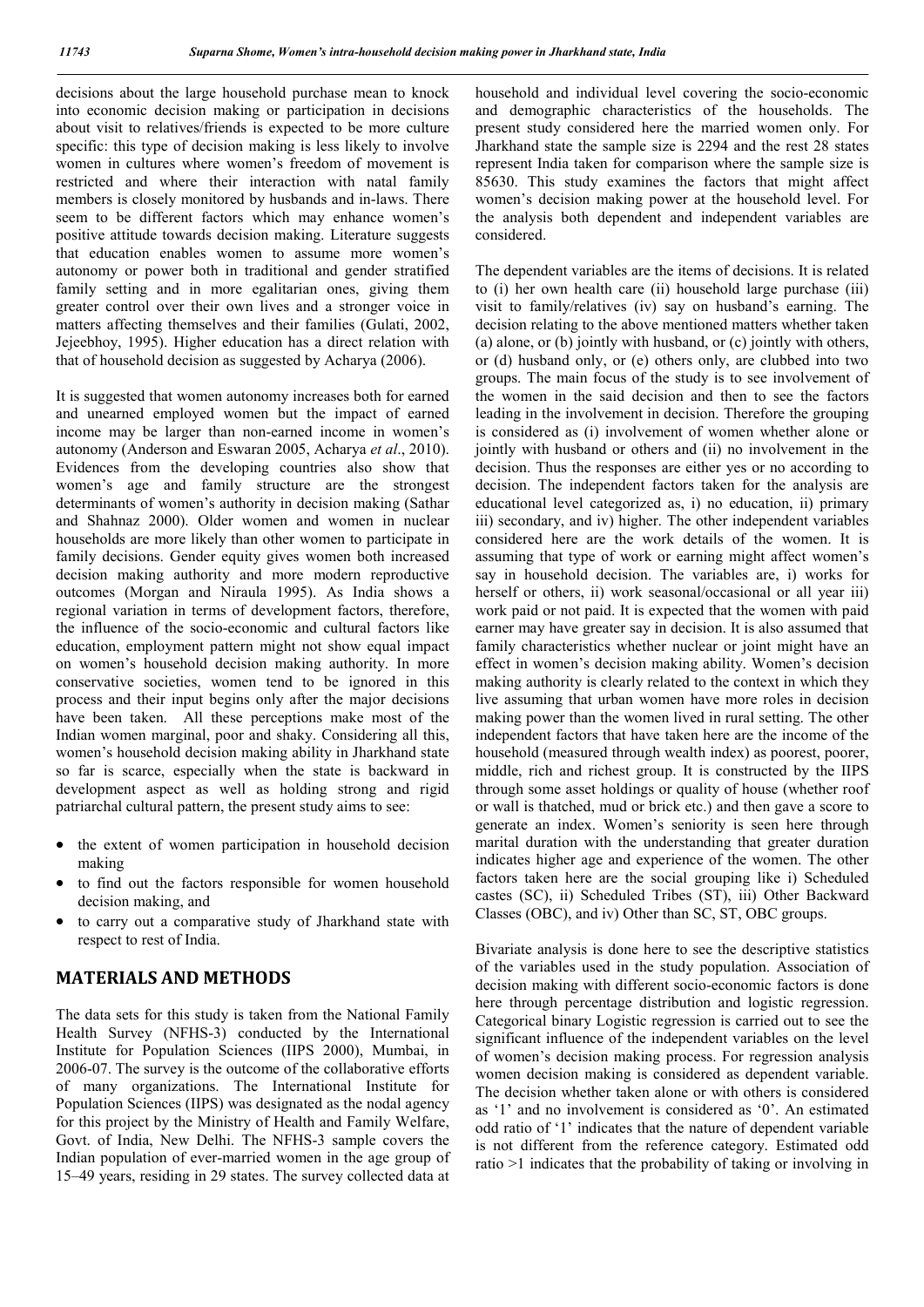household decision is more in this category compared to reference category and if it is <1, then the case is just reverse. Analysis is done using the statistical software package SPSS (16.0 version) for Windows and the significant level of  $p<0.01$ and 0.05 is considered.

### **RESULTS**

Table 1 shows the mean and standard deviation of different dependent and independent variables used in this analysis. The table also compares the proportion of variables with India. The analysis shows a sharp mean difference in education and pattern of working condition. Women education secondary and higher is only 29% in Jharkhand which is much lower than India (46%). It is found that women's regular labor force participation is very poor in Jharkhand (27%) in comparison to India (63%). Proportion of paid earner is only 62% in Jharkhand compared to 75% in India. Table 2 shows the percentage distribution of women decision making with different socio-economic factors. Out of those respondents, 62% of currently married women took decision alone or jointly with others on own health care in Jharkhand. This proportion compares with 60.7% on making household large purchase, 78.8% for the say on husband's earning, and 65.8% for visits to friends or relatives. The figures, when compares with India shows that the proportion is higher in household large purchase and say on husband's earning and lower in own health care. The result shows almost same result with respect to mobility.

Participation on the types of decisions gradually increased from non-nuclear to nuclear families, 54.8% to 70.0% on own health care, 47.0% to 75.9% in household large purchase, 72.6% to 85.4% say on husband's earning and 56.0% to 76.8% on visit to relatives. Similar increasing trend is also observed on the type of earnings from not paid to paid earner (51.0%- 69.1%, 53.2%-70.4%, 76.3%-85.4% and 60.2%-75.0%) and marital duration (57.1%-69.7%, 50.6%-76.1%, 73.5%-86.8% and 57.8%-78.1%) in the decisions of own health care, large household purchase, husband's earning and visit to relatives respectively. Table 3 shows the results of binary logistic regressions. The model helps us to understand the association between each of the respondent's characteristics and the probability she will have some input on the four decisions. The models also allow us to test the relationship for statistical significance at 1% or 5% level only. First, from the Table 3, it is seen that the relation between education and the decision variables is not statistically significant in case of Jharkhand, but all the decision shows statistically significant (at 1% level) in all India level. This may be a cause that education are not creating enough awareness about gender equality or the educational techniques are not strong enough to change deeply rooted mind sets about gender roles or the male domination is more powerful to suppress or null and void the women's educational awareness in case of Jharkhand. Secondly, women's work and earning status is an important determinant of women's decision making ability within the household. For Jharkhand, women who are paid earner in their working area

**Table 1. Descriptive statistics for the variables used in the analysis for Jharkhand and India**

|                                                   | <b>JHARKHAND</b> |       |           |                  |              |       | <b>INDIA</b> |           |                  |              |
|---------------------------------------------------|------------------|-------|-----------|------------------|--------------|-------|--------------|-----------|------------------|--------------|
| Respondent has a say in<br>decisions relating to: | N                |       |           |                  |              | N     |              | <b>SD</b> |                  |              |
|                                                   |                  | Mean  | <b>SD</b> | Min              | Max          |       | Mean         |           | Min              | Max          |
| Her own health                                    | 2294             | 0.62  | 0.485     | $\mathbf{0}$     |              | 85563 | 0.67         | 0.470     | $\bf{0}$         |              |
| Large household purchase                          | 2294             | 0.61  | 0.489     | $\boldsymbol{0}$ | 1            | 85559 | 0.59         | 0.492     | $\boldsymbol{0}$ |              |
| Say on husband earnings                           | 2212             | 0.79  | 0.409     | $\boldsymbol{0}$ | 1            | 83744 | 0.72         | 0.450     | $\boldsymbol{0}$ | 1            |
| Visit to family                                   | 2294             | 0.66  | 0.474     | $\boldsymbol{0}$ | 1            | 85561 | 0.67         | 0.471     | $\overline{0}$   | 1            |
| Education of respondent                           |                  |       |           |                  |              |       |              |           |                  |              |
| No education                                      | 2293             | 0.59  | 0.491     | $\mathbf{0}$     | 1            | 85627 | 0.39         | 0.487     | $\bf{0}$         |              |
| Primary                                           | 2293             | 0.12  | 0.314     | $\boldsymbol{0}$ | $\mathbf{1}$ | 85627 | 0.15         | 0.361     | $\overline{0}$   | 1            |
| Secondary                                         | 2293             | 0.25  | 0.434     | $\boldsymbol{0}$ | $\mathbf{1}$ | 85627 | 0.37         | 0.483     | $\overline{0}$   | 1            |
| Higher                                            | 2293             | 0.04  | 0.204     | $\mathbf{0}$     | $\mathbf{1}$ | 85627 | 0.09         | 0.284     | $\overline{0}$   | $\mathbf{1}$ |
| Details of work                                   |                  |       |           |                  |              |       |              |           |                  |              |
| Works for herself                                 | 1189             | 0.13  | 0.337     | $\boldsymbol{0}$ | 1            | 34063 | 0.17         | 0.372     | $\boldsymbol{0}$ |              |
| Works for others                                  | 1189             | 0.87  | 0.337     | $\mathbf{0}$     | $\mathbf{1}$ | 34063 | 0.82         | 0.381     | $\overline{0}$   | 1            |
| Work seasonal/occasional                          | 1188             | 0.73  | 0.443     | $\boldsymbol{0}$ | 1            | 34050 | 0.37         | 0.484     | $\overline{0}$   | 1            |
| Work all year                                     | 1188             | 0.27  | 0.443     | $\mathbf{0}$     | $\mathbf{1}$ | 34050 | 0.63         | 0.484     | $\theta$         | $\mathbf{1}$ |
| Type of earnings                                  |                  |       |           |                  |              |       |              |           |                  |              |
| Not paid                                          | 1189             | 0.38  | 0.487     | $\boldsymbol{0}$ | 1            | 34066 | 0.25         | 0.430     | $\boldsymbol{0}$ |              |
| Paid cash/kind/both                               | 1189             | 0.62  | 0.487     | $\mathbf{0}$     | $\mathbf{1}$ | 34066 | 0.75         | 0.430     | $\overline{0}$   | 1            |
| Family characteristics                            |                  |       |           |                  |              |       |              |           |                  |              |
| Non-Nuclear                                       | 2294             | 0.53  | 0.499     | $\boldsymbol{0}$ | $\mathbf{1}$ | 85630 | 0.44         | 0.497     | $\boldsymbol{0}$ | 1            |
| Marital duration                                  | 2294             | 13.48 | 8.858     | $\boldsymbol{0}$ | 40           | 85630 | 14.00        | 8.86      | $\boldsymbol{0}$ | 43           |
| Rural residence                                   | 2294             | 0.65  | 0.477     | $\mathbf{0}$     | $\mathbf{1}$ | 85630 | 0.56         | 0.496     | $\overline{0}$   | 1            |
| Family economic position                          |                  |       |           |                  |              |       |              |           |                  |              |
| Poorest                                           | 2294             | 0.43  | 0.496     | $\mathbf{0}$     | 1            | 85630 | 0.12         | 0.333     | $\boldsymbol{0}$ | 1            |
| Poorer                                            | 2294             | 0.15  | 0.354     | $\boldsymbol{0}$ | 1            | 85630 | 0.15         | 0.360     | $\overline{0}$   | 1            |
| Middle                                            | 2294             | 0.12  | 0.324     | $\boldsymbol{0}$ | 1            | 85630 | 0.19         | 0.393     | $\theta$         |              |
| Rich                                              | 2294             | 0.14  | 0.349     | $\boldsymbol{0}$ | 1            | 85630 | 0.24         | 0.424     | $\boldsymbol{0}$ |              |
| Richest                                           | 2294             | 0.16  | 0.366     | $\mathbf{0}$     | 1            | 85630 | 0.30         | 0.456     | $\theta$         |              |
| Ethnicity                                         |                  |       |           |                  |              |       |              |           |                  |              |
| <b>Scheduled Caste</b>                            | 2290             | 0.11  | 0.314     | $\boldsymbol{0}$ | 1            | 82261 | 0.18         | 0.380     | $\boldsymbol{0}$ |              |
| <b>Scheduled Tribe</b>                            | 2290             | 0.21  | 0.410     | $\mathbf{0}$     | 1            | 82261 | 0.13         | 0.334     | $\theta$         |              |
| Other Backward Classes                            | 2290             | 0.48  | 0.500     | $\mathbf{0}$     | 1            | 82261 | 0.34         | 0.475     | $\bf{0}$         |              |
| None of them                                      | 2290             | 0.19  | 0.394     | $\mathbf{0}$     | $\mathbf{1}$ | 82261 | 0.35         | 0.477     | $\bf{0}$         |              |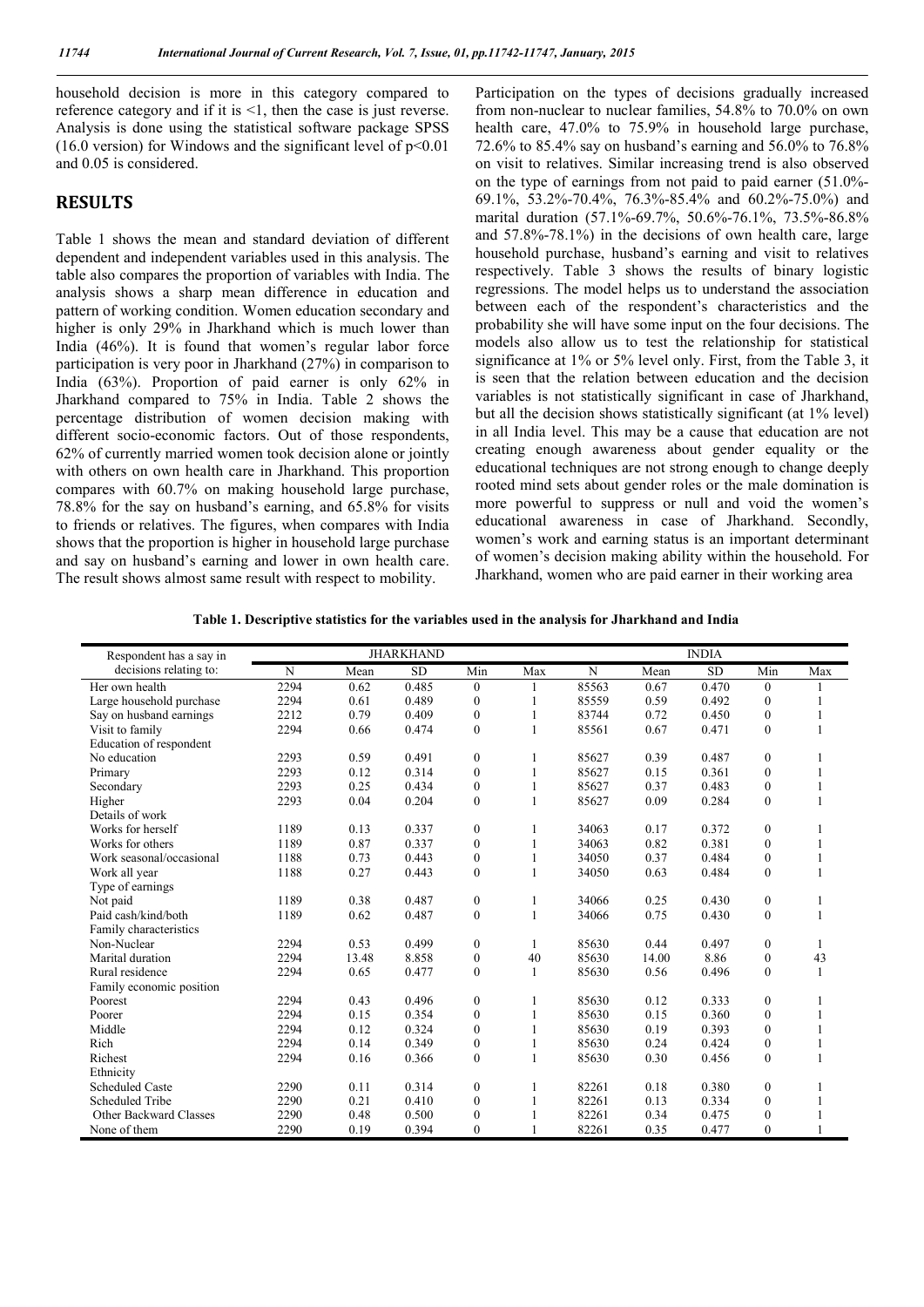#### **Table 2. Percentage distributions of background characteristics with respect to decision making in Jharkhand and India**

|                          | <b>JHARKHAND</b>                                                       |            |          |         |          | <b>INDIA</b> |            |          |         |          |
|--------------------------|------------------------------------------------------------------------|------------|----------|---------|----------|--------------|------------|----------|---------|----------|
| <b>BACKGROUND</b>        | WOMEN SAY IN DECISION RELATING TO<br>WOMEN SAY IN DECISION RELATING TO |            |          |         |          |              |            |          |         |          |
| <b>CHARACTERISTIC</b>    |                                                                        | Own health | Large HH | Husband | Visit to |              | Own health | Large HH | Husband | Visit to |
|                          | N                                                                      | care       | purchase | earning | relative | N            | care       | purchase | earning | relative |
| Education of respondent  |                                                                        |            |          |         |          |              |            |          |         |          |
| No education             | 1362                                                                   | 61.5       | 63.2     | 78.9    | 68.1     | 32719        | 62.2       | 54.8     | 69.0    | 61.9     |
| Primary                  | 255                                                                    | 58.0       | 52.9     | 74.7    | 60.4     | 13282        | 66.1       | 57.6     | 70.4    | 66.1     |
| Secondary                | 575                                                                    | 64.2       | 57.0     | 79.0    | 62.3     | 31879        | 69.4       | 60.1     | 72.6    | 69.1     |
| Higher                   | 100                                                                    | 68.0       | 67.0     | 87.5    | 70.0     | 7680         | 79.9       | 71.5     | 80.0    | 78.9     |
| Details of work          |                                                                        |            |          |         |          |              |            |          |         |          |
| Works for herself        | 155                                                                    | 70.3       | 72.9     | 87.5    | 74.2     | 5685         | 75.7       | 68.3     | 80.2    | 75.9     |
| Works for others         | 1034                                                                   | 60.9       | 62.4     | 81.1    | 68.6     | 28352        | 66.5       | 60.3     | 73.0    | 67.9     |
| Work seasonal/occasional | 869                                                                    | 58.9       | 59.3     | 79.2    | 64.8     | 12329        | 74.0       | 56.0     | 72.7    | 65.1     |
| Work all year            | 319                                                                    | 70.8       | 75.9     | 89.4    | 81.5     | 21694        | 70.3       | 64.8     | 75.1    | 71.6     |
| Type of earnings         |                                                                        |            |          |         |          |              |            |          |         |          |
| Not paid                 | 457                                                                    | 51.0       | 53.2     | 76.3    | 60.2     | 8194         | 59.9       | 51.5     | 67.3    | 60.9     |
| Paid cash/kind/both      | 732                                                                    | 69.1       | 70.4     | 85.4    | 75.0     | 25845        | 70.6       | 64.8     | 76.4    | 71.9     |
| Family characteristics   |                                                                        |            |          |         |          |              |            |          |         |          |
| Non-Nuclear              | 1209                                                                   | 54.8       | 47.0     | 72.6    | 56.0     | 37700        | 62.3       | 49.3     | 65.6    | 59.1     |
| Nuclear                  | 1085                                                                   | 70.0       | 75.9     | 85.4    | 76.8     | 47863        | 70.9       | 66.1     | 76.2    | 72.8     |
| Marital duration         |                                                                        |            |          |         |          |              |            |          |         |          |
| $\leq$ = 15              | 1390                                                                   | 57.1       | 50.6     | 73.5    | 57.8     | 49812        | 64.1       | 53.4     | 68.3    | 62.1     |
| $>15$                    | 904                                                                    | 69.7       | 76.1     | 86.8    | 78.1     | 35751        | 71.3       | 66.1     | 76.1    | 73.2     |
| Residence                |                                                                        |            |          |         |          |              |            |          |         |          |
| Rural                    | 1494                                                                   | 59.4       | 57.9     | 77.5    | 64.9     | 48010        | 62.9       | 53.2     | 68.8    | 61.7     |
| Urban                    | 800                                                                    | 67.0       | 65.9     | 81.2    | 67.6     | 37553        | 72.5       | 65.7     | 75.1    | 73.2     |
| Family economic position |                                                                        |            |          |         |          |              |            |          |         |          |
| Poorest                  | 994                                                                    | 59.8       | 61.1     | 77.6    | 65.9     | 10132        | 59.3       | 52.7     | 69.5    | 58.1     |
| Poorer                   | 336                                                                    | 56.8       | 57.1     | 76.9    | 65.8     | 13072        | 60.9       | 53.0     | 67.7    | 60.4     |
| Middle                   | 273                                                                    | 63.4       | 56.4     | 78.8    | 64.1     | 16512        | 64.5       | 55.8     | 69.5    | 63.6     |
| Rich                     | 325                                                                    | 66.2       | 62.2     | 79.3    | 61.5     | 20272        | 68.5       | 59.4     | 71.1    | 68.1     |
| Richest                  | 366                                                                    | 68.3       | 64.8     | 83.2    | 70.8     | 25575        | 73.8       | 65.3     | 76.1    | 74.5     |
| Ethnicity                |                                                                        |            |          |         |          |              |            |          |         |          |
| <b>Scheduled Caste</b>   | 254                                                                    | 72.0       | 64.2     | 78.5    | 67.3     | 14532        | 66.0       | 56.8     | 71.2    | 64.3     |
| Scheduled Tribe          | 490                                                                    | 62.2       | 66.5     | 80.0    | 70.8     | 10313        | 72.6       | 67.6     | 79.3    | 76.5     |
| Other Backward Classes   | 1105                                                                   | 60.3       | 58.1     | 77.2    | 63.8     | 27957        | 63.6       | 56.1     | 69.8    | 63.4     |
| None of them             | 440                                                                    | 61.1       | 59.1     | 82.2    | 64.5     | 29054        | 69.9       | 59.6     | 71.7    | 68.3     |
| Overall                  | 2294                                                                   | 62.0       | 60.7     | 78.8    | 65.8     | 85563        | 67.1       | 58.7     | 71.6    | 66.8     |

**Table 3. Categorical binary logistic regression effects of independent variables on the decision in Jharkhand and India**

|                                                                                            |           |             | Jharkhand                         |                        | India                             |           |           |           |  |
|--------------------------------------------------------------------------------------------|-----------|-------------|-----------------------------------|------------------------|-----------------------------------|-----------|-----------|-----------|--|
| Independent variables                                                                      |           |             | WOMEN SAY IN DECISION RELATING TO |                        | WOMEN SAY IN DECISION RELATING TO |           |           |           |  |
|                                                                                            | HH large  | Husband     |                                   | $\overline{V}$ isit to | HH large                          | Husband   | Own       | Visit to  |  |
|                                                                                            | purchase  | earning     | Own health                        | relative               | purchase                          | earning   | health    | relative  |  |
| <b>Education of respondent</b>                                                             |           |             |                                   |                        |                                   |           |           |           |  |
| No education $(R)$                                                                         | 1.00      | 1.00        | 1.00                              | 1.00                   | 1.00                              | 1.00      | 1.00      | 1.00      |  |
| Primary                                                                                    | $0.626*$  | 0.724       | 0.734                             | 0.859                  | 1.231                             | $1.219**$ | $1.173**$ | $1.243**$ |  |
| Secondary                                                                                  | 0.843     | 1.094       | 1.093                             | 0.850                  | 1.409**                           | 1.397**   | $1.433**$ | $1.423**$ |  |
| Higher                                                                                     | 3.495     | $1.8E + 08$ | 1.845                             | 4.034                  | 2.400**                           | 1.845**   | 2.287**   | $2.205**$ |  |
| <b>Work Status and earnings</b>                                                            |           |             |                                   |                        |                                   |           |           |           |  |
| Works for others <sup><math>(R)</math></sup>                                               | 1.00      | 1.00        | 1.00                              | 1.00                   | 1.00                              | 1.00      | 1.00      | 1.00      |  |
| Works for herself                                                                          | 1.463     | 1.532       | 1.343                             | 1.179                  | $1.173**$                         | $1.279**$ | $1.265**$ | $1.203**$ |  |
| Works seasonally/occasional <sup>(R)</sup>                                                 | 1.00      | 1.00        | $1.00\,$                          | 1.00                   | 1.00                              | 1.00      | 1.00      | 1.00      |  |
| Work all year                                                                              | 1.553*    | $1.664*$    | 1.287                             | $1.916**$              | $1.141**$                         | $0.937*$  | 1.033     | 1.040     |  |
| Work but not paid $(R)$                                                                    | 1.00      | 1.00        | 1.00                              | 1.00                   | 1.00                              | 1.00      | 1.00      | 1.00      |  |
| Work Paid earner                                                                           | 1.488*    | 1.368       | $1.733**$                         | $1.545**$              | $1.403**$                         | $1.351**$ | $1.312**$ | $1.365**$ |  |
| <b>Family characteristics</b>                                                              |           |             |                                   |                        |                                   |           |           |           |  |
| Nuclear $(R)$                                                                              | 1.00      | 1.00        | 1.00                              | 1.00                   | 1.00                              | 1.00      | 1.00      | 1.00      |  |
| Non-Nuclear                                                                                | $0.361**$ | $0.538**$   | $0.600**$                         | $0.478**$              | $0.559**$                         | $0.675**$ | $0.715**$ | $0.591**$ |  |
| Marital duration                                                                           |           |             |                                   |                        |                                   |           |           |           |  |
| $\leq$ 15 year <sup>(R)</sup>                                                              | 1.00      | 1.00        | 1.00                              | 1.00                   | 1.00                              | 1.00      | 1.00      | 1.00      |  |
| $> 15$ year                                                                                | $2.270**$ | $2.436**$   | 1.438*                            | 1.918**                | $1.700**$                         | $1.457**$ | 1.482**   | $1.614**$ |  |
| <b>Family economic position</b>                                                            |           |             |                                   |                        |                                   |           |           |           |  |
| Poorest <sup>(R)</sup>                                                                     | 1.00      | 1.00        | 1.00                              | 1.00                   | 1.00                              | 1.00      | 1.00      | 1.00      |  |
| Poorer                                                                                     | 1.250     | 1.156       | 0.909                             | 1.202                  | $1.077*$                          | $0.924*$  | $1.095*$  | $1.208**$ |  |
| Middle                                                                                     | 0.817     | 1.017       | 1.098                             | 0.776                  | $1.144**$                         | 0.991     | $1.297**$ | $1.334**$ |  |
| Rich                                                                                       | 0.986     | 1.004       | 1.732                             | 0.725                  | 1.129*                            | 1.016     | $1.323**$ | $1.439**$ |  |
| Richest                                                                                    | 1.179     | 1.873       | 2.669                             | 1.075                  | 1.178**                           | 1.114     | 1.388**   | 1.785**   |  |
| <b>Ethnicity</b>                                                                           |           |             |                                   |                        |                                   |           |           |           |  |
| Scheduled Caste <sup>(R)</sup>                                                             | 1.00      | 1.00        | 1.00                              | 1.00                   | 1.00                              | 1.00      | 1.00      | 1.00      |  |
| Scheduled Tribe                                                                            | 0.995     | 0.785       | 0.727                             | 1.372                  | $1.641**$                         | $1.490**$ | $1.369**$ | $1.821**$ |  |
| Other Backward Classes                                                                     | 0.687     | 0.611       | 0.669                             | 0.884                  | 0.919*                            | 0.933     | $0.848**$ | $0.879**$ |  |
| None of them                                                                               | $0.420*$  | 0.908       | $0.456*$                          | 0.676                  | 1.034                             | 0.974     | $1.083*$  | 1.005     |  |
| Residence                                                                                  |           |             |                                   |                        |                                   |           |           |           |  |
| Rural <sup>(R)</sup>                                                                       | 1.00      | 1.00        | 1.00                              | 1.00                   | 1.00                              | 1.00      | 1.00      | 1.00      |  |
| Urban                                                                                      | 1.352     | 0.581       | 0.707                             | 0.984                  | $1.615**$                         | $1.342**$ | $0.504**$ | $1.438**$ |  |
| N                                                                                          | 1186      | 1143        | 1186                              | 1186                   | 32803                             | 31895     | 32803     | 32803     |  |
| ** significant at 1% level, * Significant at 5% level, <sup>(R)</sup> = Reference category |           |             |                                   |                        |                                   |           |           |           |  |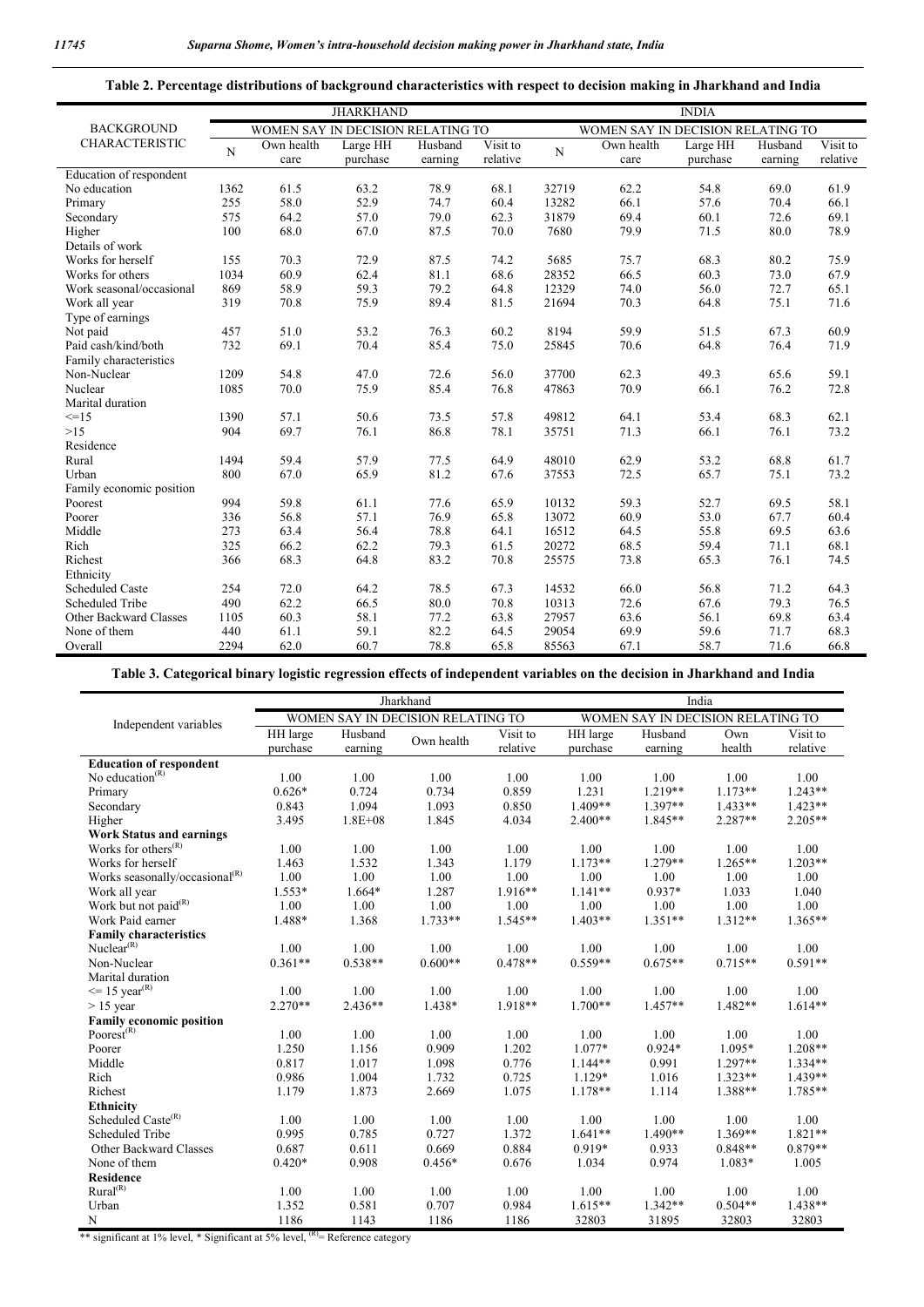have a significant higher probability of having some say in household large purchase, own health care and visit to relatives in comparison to the women of non paid worker. India also shows a higher probability of having some say among the women who are paid earners in all four decisions. The odd ratios are higher in comparison to not paid worker. Similarly, regular employed women have a significant higher probability on say to visit to relatives (significant at 1% level) or household purchase or say on husband's earnings (significant at 5% level) compared to occasional/ seasonal employed women. It indicates that regular employed women get a priority in the involvement in decision relating to economy in Jharkhand. Third, family characteristics like type of family play a major role in making decisions. It is found from the analysis that non nuclear families have a significant lower probability of say in all the four decisions (significant at 1% level) against nuclear families in case of Jharkhand. It is likely that in nuclear families women might be the sole decision maker with their husband as there was no senior in-laws member in the family and thus shows a higher probability of decision making authority. The result also shows that marital duration is positively associated with the probability of having some say in all the decisions in Jharkhand. India also indicates the positive inclination of experience through age.

Fourth, household economic position shows a weak determinant of women's involvement in decision making in Jharkhand and indicates that women's decision making power is not related with the household's wealth. But considering India the analysis shows that the odds are significantly higher than the poorest (reference) category in the decision of household large purchase or own health care or visit to relatives. Looking at the ethnicity variables, the result is spurious and does not indicate any clear representation. Residential difference, though have a higher probability in household large purchase in urban areas, does not show any significance compared to rural women in Jharkhand, whereas significant higher odds are seen in the decisions (except own health care) in national level.

#### **DISCUSSION**

The main focus of the paper is to see the influence of socioeconomic and socio-cultural factors that are associated with women's intra-household decision making ability. It is observed that some factors affect the women ability to take part in the household decision making process. For a happy family, both husband and wife's equal participation in family decision making is necessary, although the result shows that in Jharkhand women generally posses low decision making power. The study shows that women decision making varies significantly according to socio-economic and cultural background. In support of it, a number of scholars believe that education and employment situation are the two most important factors to aware women which can minimize gender inequality and helps to take part in the decision. But the surprising feature is that, in Jharkhand, education does not create any significant role in enhancing women decision making ability which differs with the work of Acharya (2008), but considering India, the result corroborates with the author. Employment, another important area and which is supposed to increase women decisions making power, is found that the paid earner women are significantly associated with women's intra-household decision. This indicate that women belongs to paid category are more likely to participate in decision making than non paid group. The reasons might be that in most of the family men control the household's cash and it is difficult for the non paid earner women to pay for their own purpose where money is concerned. Therefore, paid employed women are highly correlated with all the items of household decisions. Marital duration play a significant positive role to make or involve in all the decisions in Jharkhand as well as in India which indicates that as women get older, they gain autonomy in household decision making. A newly married daughter-inlaw has less decision making power in the household and she is expected to perform household duties under the supervision of her mother-in-law who is the primary decision maker. These possibilities are also reflected in our result where women coming from the non-nuclear families are significantly lower participator in decision making. Residence pattern does not create any differentiation in Jharkhand, whereas in India, rural women are significantly less likely to take part in decision making than urban women. In end, it can be said that improvement in women education and employment situation is not sufficient to enhance decision making ability in Jharkhand state; rather seniority gets more priority in the household decisions. Therefore, if education and employment condition aims to promote the autonomy of women to build up women's capacity or involvement to control resources, then a more comprehensive strategy must be sought for gender equity at the policy level that could raise women's gender consciousness and provide support for challenging traditional norms.

#### **REFERENCES**

- Acharya, DR., Bell, JS., SImkhada, P., Teijlingen, ER. and Regmi, PR. 2010. Women's autonomy in household decision: A demographic study in Nepal. http://www. reproductive-health-journal.com/content/7/1/15
- Acharya, Y. 2006. Returns to education in Nepal. Nepal Study Center Newsletter, 2.
- Acharya, Y. 2008. Women's education and Intra-Household Autonomy: Evidence from Nepal. Journal of Development and Social transformation, 5: 5-12.
- Anderson, S. and Eswaran, M. 2005. What determines female autonomy? Evidence from Bangladesh. BREAD Working Paper No. 101. September.
- Gulati, SC. 2002. Women's empowerment and reproductive and child health in India: A district level analysis. Presented at the 25<sup>th</sup> Annual Conference of the Indian Association for the study of population, International Institute for Population Science, Mumbai, India, Feb 11-13, 2002. (Unpublished).
- International Institute for Population Sciences, Opinion Research Corporation (ORC MACRO)*.* 2007. National Family Health Survey (NFHS-3), 2005-06, India*. Mumbai: IIPS, 2007.*
- Jejeebhoy, SJ. 1995. Women's education, autonomy, reproductive behavior: Experiencing from developing countries. Oxford Clarendon Press.
- Mahmuda, H. and Yoshihito, I. 2008. Participation and Decision Making Role of Rural Women in Economic